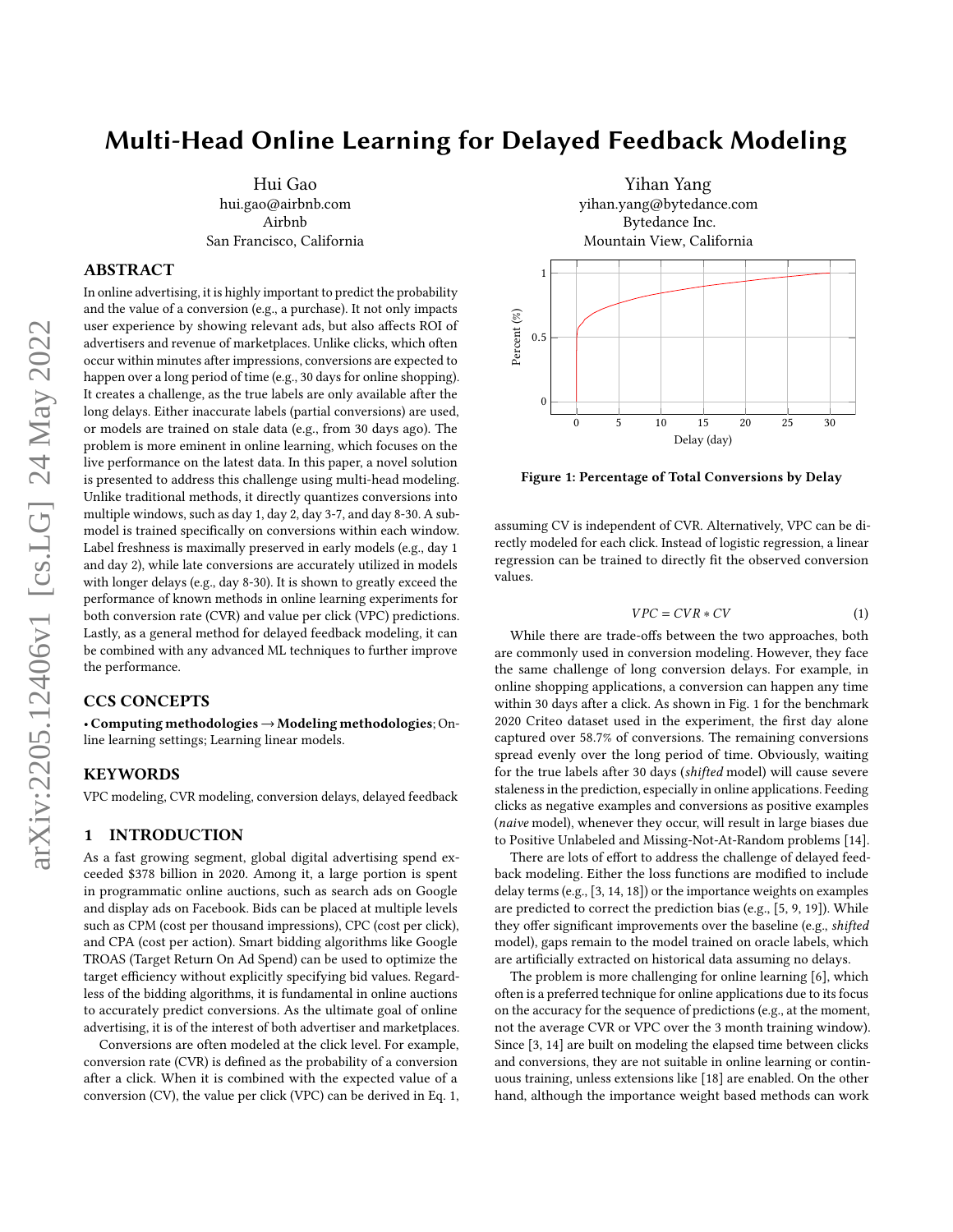in online learning, there are clear limitations. For example, the approach in [\[19\]](#page-5-3) requires a counter-factual window of 5 days, which is often too long for online applications. Other methods like [\[5,](#page-4-1) [9\]](#page-5-2) are designed to have no or a very small wait window (e.g., 15 mins). But they are trained on the biased input with Unlabeled Positive and Missing-Not-At-Random problems. They rely on importance weights derived from the model prediction and additional examples to correct the bias. However, they may not be stable due to the positive feedback loop. And their convergence is not guaranteed, given the stochastic nature in SGD training.

In this paper, a novel solution based on multi-head modeling is proposed to explicitly address the challenge. The conversions are quantized based on the delay of their occurrence. (e.g., day 1, day 2, day 3-7, and day 8-30). A sub-model is specifically trained for conversions in each time range, using the accurate labels without any bias. Since the recent sub-models, such as day 1 and day 2, can be trained with no or little delays, model freshness is maximally preserved for online learning. Furthermore, only a small portion of total conversions (e.g., only 20.0% of conversion happened after 7 days as shown in Fig. [1\)](#page-0-1) are covered by the latter sub-models. Despite their longer delays (e.g., 30 days for the last model), they become much less a concern, especially when considering the benefit of improved label accuracy. As the result, the combined output of sub-models significantly out-performed the existing methods, getting much closer to the performance of the oracle model for both CVR and VPC predictions.

Furthermore, the proposed multi-head modeling is perfectly suited for online learning. Multiple sub-models can be updated incrementally using the standard online learning approach. It is flexible to handle any conversion delays, as high as 1 year or as short as a few minutes, by properly designing quantization windows. It is also model agnostic, which can be combined with any ML modeling techniques like deep neural networks to further improve the modeling accuracy. It is a significant breakthrough in delayed feedback modeling, despite it being a simple and elegant solution.

#### 2 RELATED WORK

Conversion modeling have been extensively studied in the literature. Recent work includes [\[4,](#page-4-2) [7,](#page-5-5) [12\]](#page-5-6) for CVR modeling and [\[15,](#page-5-7) [21\]](#page-5-8) for VPC modeling. While various models and techniques have been proposed, it is common to deploy Logistic Regression for CVR prediction and Linear Regression for VPC prediction.

The challenge of long conversion delays was mainly studied in the application of CVR prediction. It was first examined in [\[3\]](#page-4-0) using Delay Feedback Model (DFM). By assuming the positive delays follow the Exponential Distribution, it jointly optimized the loss function using either the expectation-maximization (EM) [\[10\]](#page-5-9) or stochastic gradient descent algorithm [\[11\]](#page-5-10). It was shown to exceed the best baseline model (shifted) on the public 2013 Criteo dataset, while the gap to the *oracle* model remains large.

Later work [\[9,](#page-5-2) [13,](#page-5-11) [16,](#page-5-12) [20\]](#page-5-13) further expands the research on conversion delays by examining various methods to speed up the model training, mix short-term and long-term signals, estimate delays for non-exponential distributions, and calibrate negative examples. Although [\[9\]](#page-5-2) demonstrated significant performance improvements on the Twitter private data set, DFM still won (not statistically

significant) on the public 2013 Criteo dataset. Following the path of DFM, one recent effort in [\[14\]](#page-5-0) achieved similar performance using inverse propensity score (IPS) to perform unbiased CVR Prediction. It can be used in applications where the delay does not follow exponential distribution. Lastly, DFM was extended to online learning in [\[18\]](#page-5-1) using elapsed time sampling.

The recent approach FSIW [\[19\]](#page-5-3) is the first technique shown to out-perform DFM on the public 2013 Criteo dataset. Its labels for the CVR model were collected in the 5-day counterfactual window. To correct the partial conversions observed in the small training window, 2 separate models were trained to predict importance weights for positive and negative labels. It was shown to exceed the performance of DFM, while reducing the gap to the oracle model considerably.

The latest DEFER model [\[5\]](#page-4-1) extends the importance weighting algorithm in [\[9\]](#page-5-2) to include real negatives. In addition to correcting for fake negatives, it duplicates the full dataset after the conversion window (e.g. 30 days) to train a deep neural networks. The bias was corrected by using importance weights derived from the existing CVR predictor and a fake negative predictor. Although DEFER can work in online learning in real time, the optimal performance was achieved using a wait window of 15 mins, which captures 35% of conversions in the public 2013 Criteo dataset and 55% in the private TaoBao dataset. This highlights the importance of accurate labels to reduce modeling bias.

Although DEFER is approaching the problem differently from FSIW, their mathematical formula are highly similar. Both utilizes importance weights to handle delayed feedback. In the DEFER model, the importance weights are computed using the existing CVR predictor (self-dependent and biased) and a false negative predictor. On the other hand, the FSIW model trains the two importance weight models independently, which is more stable and accurate. However, there is one major difference of the DEFER model. It feeds the duplicated data after the full conversion window (e.g., 30 days), which effectively utilizes the conversions after the initial wait window, while the FSIW model never feeds any positive examples outside the counter-factual window. It could result in much improve performance on bias reduction. However,there is no direct comparison of DEFER to FSIW in [\[5\]](#page-4-1), despite of the reference.

This paper is significant in that it proposes a novel approach of Multi-Head Online Learning (MHOL) to model delayed feedback of conversions. Despite its simplicity, it is shown in Sect. [4](#page-3-0) to outperform the latest methods of DEFER and FSIW in CVR prediction using logistic regression on the 2020 public Criteo dataset. Although similar approaches of delay quantization may have been studied (e.g., [\[2\]](#page-4-3)), no prior research was known to rigorously benchmark the method in the context of delayed feedback modeling on the public standard dataset. Moreover, this approach is model agnostic by directly quantizing the labels. As demonstrated on VPC prediction using linear regression, it can be combined with any advanced ML techniques to further improve the accuracy of delayed feedback modeling.

#### 3 MULTI-HEAD ONLINE LEARNING

Multi-head modeling is commonly used technique in neural networks (see illustration in Fig. [2\)](#page-2-0) including deep learning. Different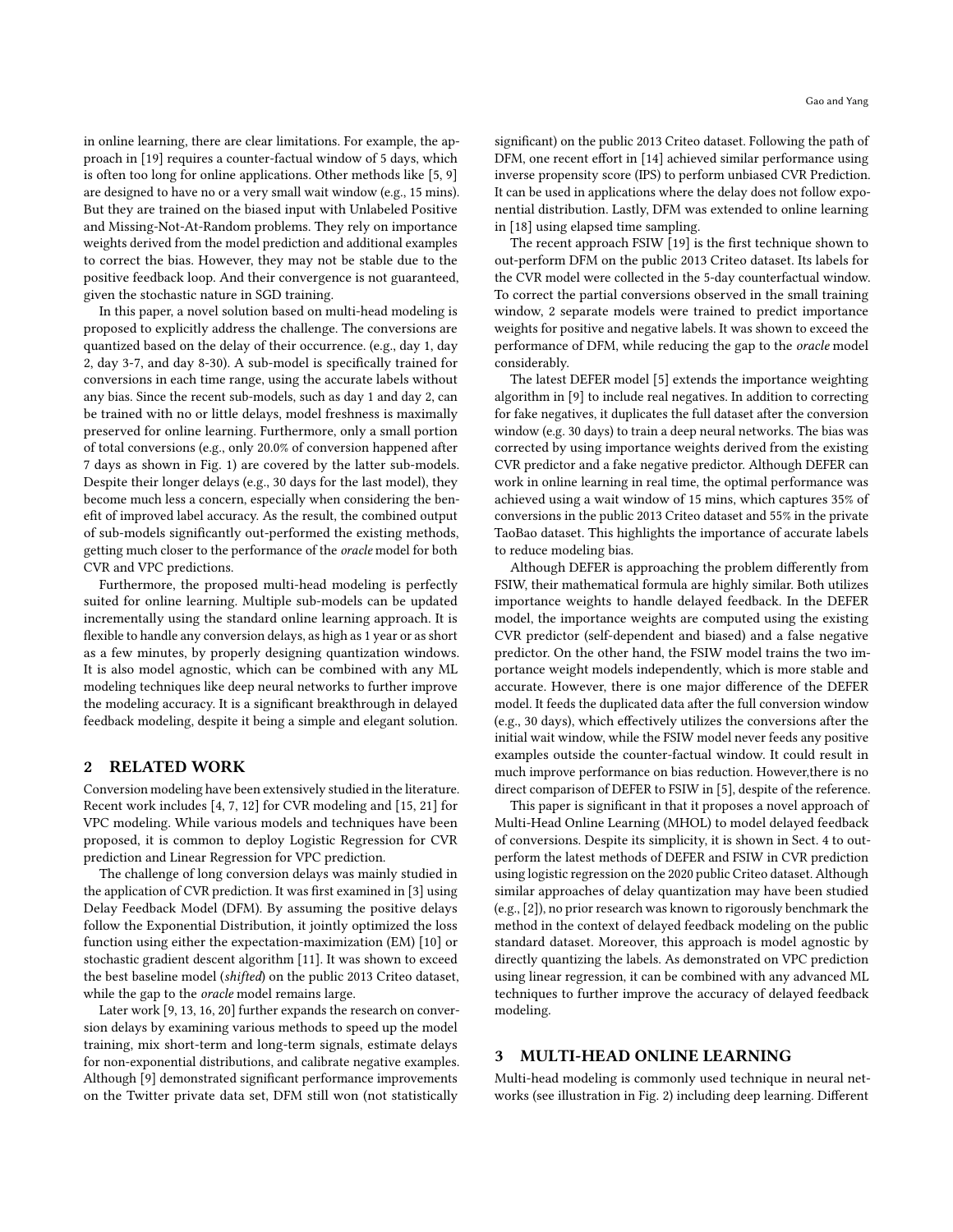Multi-Head Online Learning for Delayed Feedback Modeling

<span id="page-2-0"></span>

Figure 2: Multi-Head Modeling in Neural Network

models share the input features or the hidden layers, but predict different outputs based on the different training labels. Applications, such as multi-head attention [\[17\]](#page-5-14) in NLP, was shown to be a breakthrough in machine translation. This technique also fits perfectly to address the challenge of long conversion delays, once the labels are quantized into multiple conversion windows, as presented in the following sections.

#### 3.1 Label Quantization

In the domain of conversion prediction, a input feature vector  $X$ is extracted for every click. Labels are defined as either a binary variable  $Y$  of whether a conversion occurred in the full observation window  $r$  for CVR prediction or a real variable  $V$  for the actual value of conversion for VPC prediction. The mathematical definitions are outlined below.

- $X: \mathbb{X}$  valued random variable of features for each click;
- $r:$  a time range constant (e.g., the maximum wait time) to observe conversions after clicks. It is defined based on application, such as 30 days for online shopping;
- $Y: \{0, 1\}$ -valued random variable indicating whether a conversion occurred within  $r$ ;
- $V: \mathbb{R}^+$  valued random variable representing the value of a conversion within  $r$ ;
- $D: \mathbb{R}$ + valued random variable of the delay between a click and its conversion. It is undefined when there are no conversions within  $r$ .

The challenge of long conversion delays is due to the fact that  $Y$  and  $V$  are available only after the full wait window of  $r$ . Models trained on the delayed labels are stale and less accurate to reflect the current trend. To address this issue, the full conversion window  $r$  can be quantized into smaller windows  $r_i$ . For example, if the maximum wait time is 30 days, it can be split into 30 windows, one for each day of delay. Conversions in each day can be modeled by one sub-model independently. The combined output of sub-models can be used to predict the full conversions within  $r$ . Mathematically, it is defined as the following.

- $t_i$ :  $\mathbb{R}$ + valued constant sequences of time after clicks.  $t_0 = 0$ ,  $t_0 < t_1 < t_2 < ... < t_n$ , and  $r = (t_0, t_n]$ ;
- $r_i$ : a time range of  $(t_{i-1}, t_i]$  to observe conversions;
- $Y_i$ : {0, 1}-valued random variable indicating whether a conversion occurred within time range  $r_i$ . If  $d \in r_i$ ,  $y_i = y$ . Otherwise,  $y_i = 0$ ;

•  $V_i$ :  $\mathbb{R}$ + valued random variable representing the value of a conversion within time range  $r_i$ . If  $d \in r_i$ ,  $v_i = v$ . Otherwise,  $v_i = 0;$ 

Because  $r_i$  fully represents  $r$  as quantized ranges (Eq. [2\)](#page-2-1),  $Y$  and  $V$ can be represented using  $Y_i$  and  $V_i$  as in Eq. [3](#page-2-2) and Eq. [4](#page-2-3) respectively, assuming only a single conversion if it occurs.

<span id="page-2-1"></span>
$$
r = \sum_{i=1}^{n} r_i
$$
 (2)

<span id="page-2-2"></span>
$$
Y = \sum_{i=1}^{n} Y_i
$$
 (3)

<span id="page-2-3"></span>
$$
V = \sum_{i=1}^{n} V_i
$$
 (4)

#### 3.2 Multi-Head Modeling

Given multiple labels of  $Y_i$  and  $V_i$ , multi-head modeling can be applied for both CVR and VPC predictions. Assuming Logistic Regression is used to model CVR and Linear Regression is used to model VPC, the models can be trained by minimizing negative cross entropy (Eq. [6\)](#page-2-4) and sum squared error (Eq. [8\)](#page-2-5) respectively. The weight vector  $w_c$  and  $w_v$  will be used in Eq. [5](#page-2-6) and Eq. [7](#page-2-7) to predict  $p(x)$  as CVR and  $\hat{v}(x)$  as VPC.

<span id="page-2-6"></span>
$$
\hat{y} = p(x) = \frac{1}{1 + exp(-w \cdot x)}
$$
\n(5)

<span id="page-2-4"></span>
$$
w_c = \underset{w}{argmin} - \sum (y \cdot log(p(x)) + (1 - y) \cdot log(1 - p(x))) \quad (6)
$$

<span id="page-2-7"></span>
$$
\hat{v}(\mathbf{x}) = \mathbf{w} \cdot \mathbf{x} \tag{7}
$$

<span id="page-2-5"></span>
$$
w_v = \underset{w}{\operatorname{argmin}} \sum (v - \hat{v}(x))^2 \tag{8}
$$

By using multiple labels of  $Y_i$  and  $V_i$ , Eq. [6](#page-2-4) and Eq. [8](#page-2-5) can be extended to train multiple models based on the same set of input examples as in Eq. [9](#page-2-8) and Eq. [10](#page-2-9) respectively for  $i$  in  $[1, n]$ . Each represents one output of the multi-head modeling.

<span id="page-2-8"></span>
$$
\mathbf{w}_{c,i} = \underset{\mathbf{w}}{\operatorname{argmin}} - \sum (y_i \cdot \log(p(\mathbf{x})) + (1 - y_i) \cdot \log(1 - p(\mathbf{x}))) \tag{9}
$$

<span id="page-2-9"></span>
$$
\mathbf{w}_{v,i} = \underset{\mathbf{w}}{\operatorname{argmin}} \sum (\mathbf{v}_i - \hat{v}(\mathbf{x}))^2 \tag{10}
$$

To predict the overall CVR and VPC, Eq. [11](#page-2-10) and Eq. [12](#page-2-11) can be used to simply combine sub-model outputs, based on Eq[.3,](#page-2-2) Eq[.4,](#page-2-3) Eq. [5,](#page-2-6) and Eq. [7.](#page-2-7)

<span id="page-2-10"></span>
$$
\hat{y} = p(x) = \sum_{i=1}^{n} \frac{1}{1 + exp(-w_{c,i} \cdot x)}
$$
(11)

<span id="page-2-11"></span>
$$
\hat{v}(\mathbf{x}) = \sum_{i=1}^{n} (\mathbf{w}_{c,i} \cdot \mathbf{x}) = \sum_{i=1}^{n} \mathbf{w}_{c,i} \cdot \mathbf{x}
$$
 (12)

Since label quantization can be utilized for any models, the proposed multi-head modeling approach is model agnostic. In addition to Logistic Regression and Linear Regression, it can be combined with any model in conversion prediction, such as multi-layer neural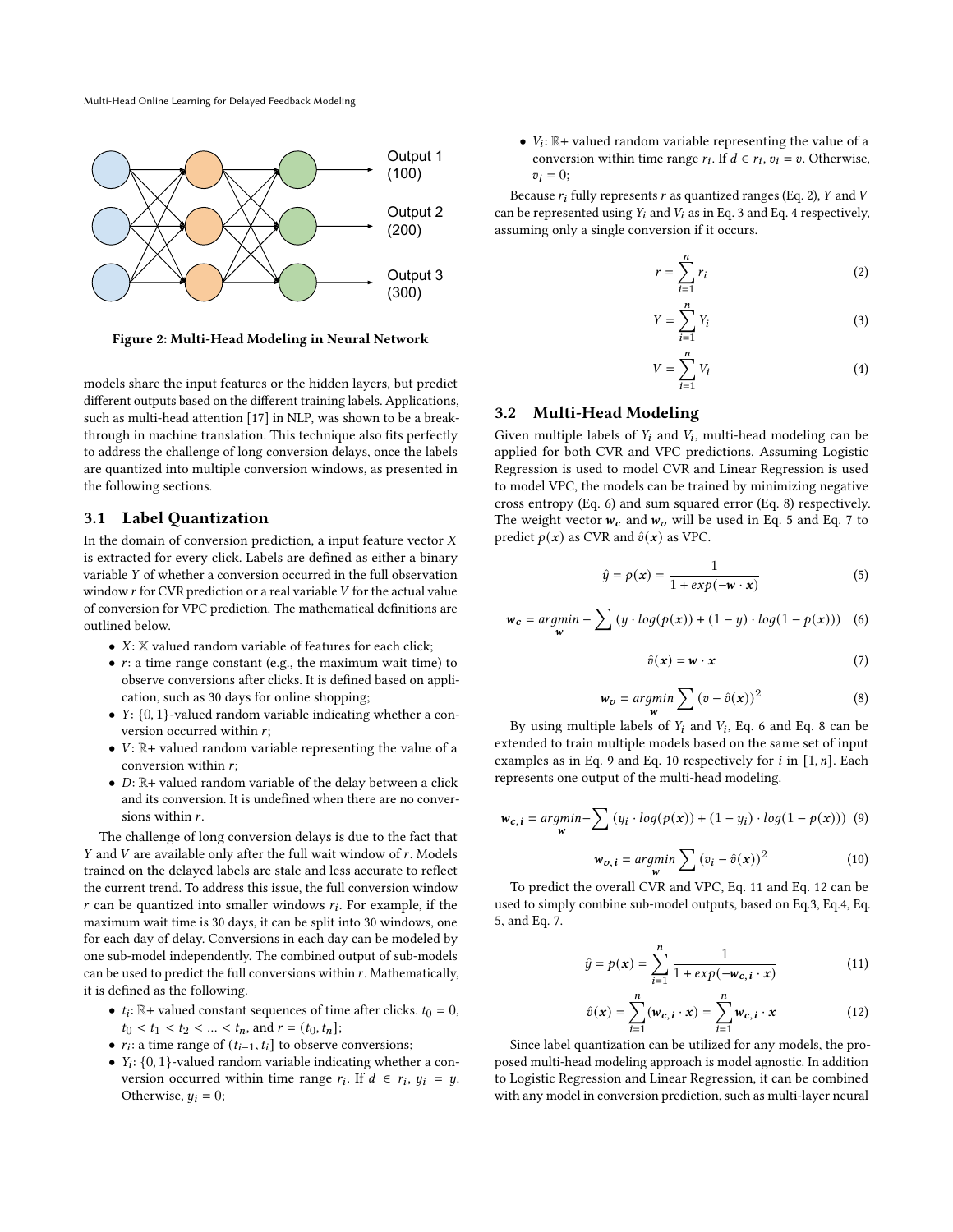<span id="page-3-1"></span>

Figure 3: Multi-Head Online Learning on Real-Time Click Stream. Sub-models  $(M_1 \text{ to } M_4)$  wait until different delays  $(t_1$  to  $t_4$ ) after their corresponding click time. Label is determined as whether a conversion happened in  $r_i = (t_{i-1}, t_i]$ after the click.

networks with embedding. Unlike the classic DFM model [\[3\]](#page-4-0), there is no modification to the loss functions or assumption of exponential delays. It is a general technique to model delayed feedback.

The conversion delays are handled explicitly by quantizing labels into multiple time ranges. Both  $Y_i$  and  $V_i$  are only available at the time  $t_i$  after the click. For example, the earliest labels  $Y_1$  and  $V_1$  are available after  $t_1$ , which can be as short as 15 mins based on the distribution of conversion delays in the application. The last labels  $Y_n$  and  $V_n$  are available after  $t_n$ , which is the full conversion window. As shown in Fig. [1,](#page-0-1) majority of conversions (58.7%) happened in the first day of clicks in the public 2020 Criteo dataset. It is beneficial to have smaller, but fresher early labels, whereas having longer ranges to later labels. This enables multi-head modeling to react to majority of signals with minimal delays.

At the same time, the computational complexity of the multihead modeling is proportional to the number of sub-models. It is desirable to use less ranges to bucket the labels. Furthermore, if the range is extremely narrow, the models may not have enough positive labels to generalize. For example, if there is a sub-model for every 1s after clicks or every 5 mins after 20 days, many submodels will have very few positive labels. Their convergence and stability are at risk. Lastly, it is time consuming to tune hyper parameters for multi-head models. If it takes 3 days to sweep 2 hyper parameters for one model, it could take 300 days for 100 sub-models. And inconsistent or over-tuning may result in the performance degradation in the combined output.

Therefore, it is recommended to quantize the labels so that the similar number of positive examples occur in each range. For example, if there are 5 sub-models, it is ideal to have each of them capturing 20% of conversion volumes. This can be practically determined by analyzing the distribution of conversion delays (e.g., building the histogram of conversion delays). It will not only allow as many as possible early labels, but also reduce the overall number of sub-models by having fewer, but wider range labels with longer delays. This also ensures all sub-models to share the same hyper parameters, since they are trained on the same feature set and similar positive label ratios.

#### 3.3 Online Learning

The multi-head modeling can seamlessly support online learning. This can be done on real-time click stream, as well as a fixed batch size, such as daily online learning.

As illustrated in Fig. [3,](#page-3-1) sub-models  $M_1$  to  $M_4$  are training at different positions in the click stream. They only consume the click

after waiting  $t_i$ . The labels are decided based on the discretized range  $r_i = (t_{i-1}, t_i]$ . If a conversion happened within  $r_i$ , the click is labeled as positive (1 for CVR or conversion value for VPC). Otherwise, it is labeled as negative or 0. Each model  $M_i$  only advances to the next click in the stream, after it has waited  $t_i$  after the click. Assuming  $t_1$  is 5 mins, $t_2$  is 1 hour,  $t_3$  is 1 day, and  $t_4$  is full 30 days, the proposed multi-head models will train  $M_1$  with 5 mins delay to predict conversion in  $(0, t<sub>1</sub>]$ . Similarly, model  $M<sub>2</sub>$  has a delay of 1 hour and predicts conversions in  $(t_1, t_2]$ , and etc. By adding the output of all sub-models, conversions can modeled without any labeling bias and minimal delays. The architecture is also computationally efficient as each sub-model only needs to maintain a single pointer in the click stream (e.g., Kafka queue). Conversions can be stored using memcache on click\_id to ensure fast lookup and efficient update, when they are received.

Alternatively, multi-head online learning can be configured at a fixed batch size (partition). For example, certain applications only require daily update like bidding or data is not available in realtime. In this case, the quantization ranges need to be aligned to the partitions. Conversions may overflow into one additional batch. For example, for a 30 day conversion window, clicks may happen at the end of day 1. Their conversions may happen within 30 days after day 1, which may be in the 31th daily partition. Hence one additional input is required in online batch training.

#### <span id="page-3-0"></span>4 EXPERIMENT

To effectively evaluate the performance of the proposed method, the latest 2020 Criteo<sup>[1](#page-3-2)</sup> dataset is used. It contains logs from Criteo Predictive Search from Aug. 3, 2020 to Oct. 16, 2020. The widely referenced [2](#page-3-3)013 Criteo<sup>2</sup> dataset is no longer publicly accessible.

Despite a different date range, the new 2020 Criteo dataset is similar to the 2013 dataset. Each record represents a click on a product related advertisement. Features include product information (e.g., age, brand, gender, price), time of the click, user characteristics, and device information. All categorical features have been hashed to protect privacy. Conversion is defined as whether the product was bought within a 30 day window after the click. Purchase value as well as time delay of conversion is reported.

The proposed Multi-Head Online Learning (MHOL) model is configured at the daily interval of online learning. There are 5 submodels defined at day 1, day 2, day 3-5, day 6-12, and day 13-31. Each sub-model cover 64.1%, 4.7%, 7.7%, 10.1%, and 13.4% of total conversions respectively.

For the ease of comparison, the experiment setup is identical to [\[3,](#page-4-0) [19\]](#page-5-3). Features are pair-wise crossed and hashed to 24 bits. The average performance over the last 7 days are used for testing. For CVR prediction, the logistic regression model is trained with the Negative Logloss (NLL) as the primary metric. Relative Cross Entropy (RCE) is computed to simplify the comparison. For VPC prediction, the linear regression model is trained with the Mean Squared error (MSE) as the primary metric. The average bias is used as the secondary metric to measure the convergence.

Training is performed in TensorFlow 2.6 [\[1\]](#page-4-4) using Adam [\[8\]](#page-5-15) optimization and L2 regularization. Parameters are extensively

<span id="page-3-3"></span><span id="page-3-2"></span> $^1$ https://ailab.criteo.com/criteo-sponsored-search-conversion-log-dataset/  $\,$ <sup>2</sup>https://labs.criteo.com/2013/12/conversion-logs-dataset/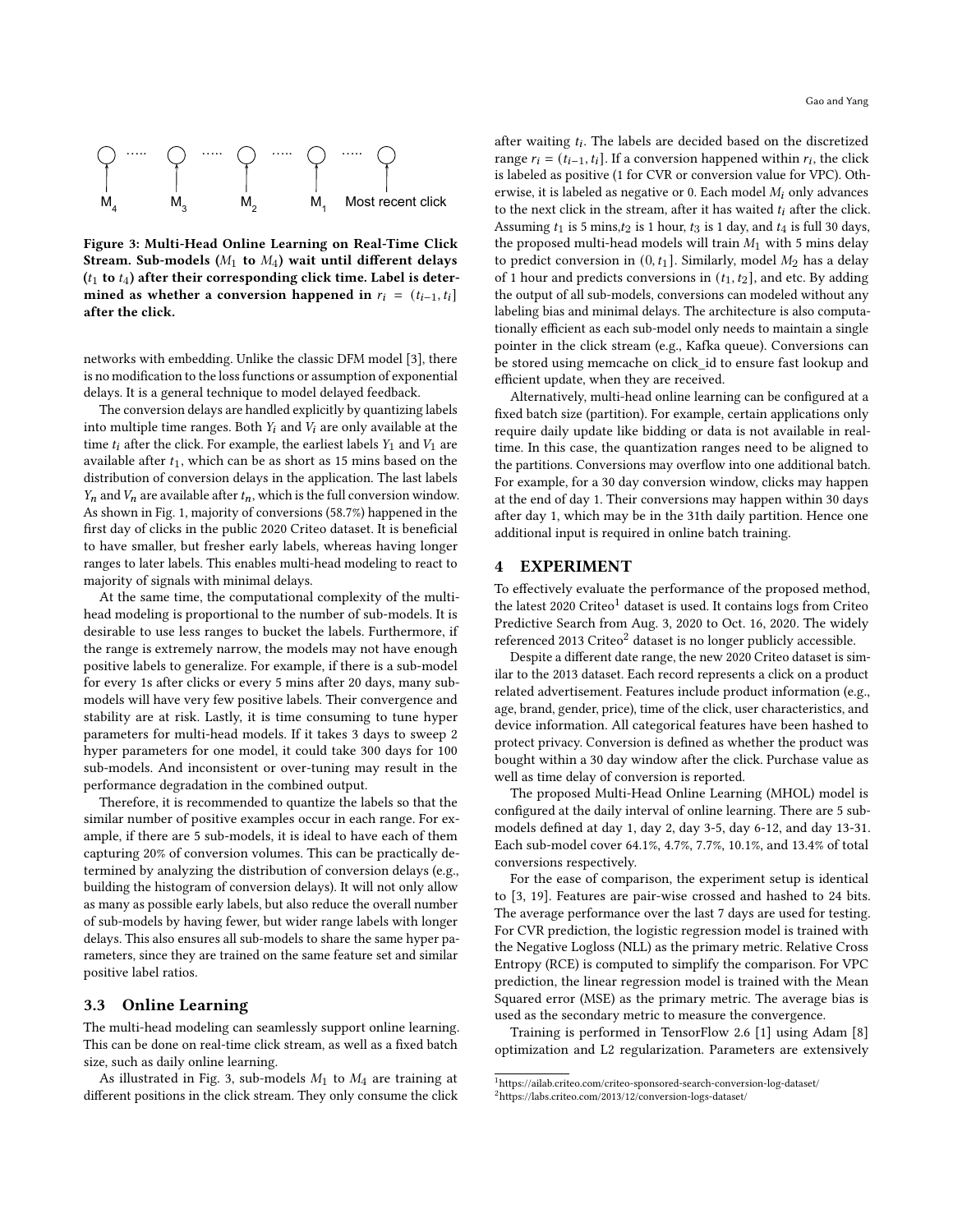Multi-Head Online Learning for Delayed Feedback Modeling

<span id="page-4-5"></span>

| NLL.   | <b>RCE</b> | Diff  |
|--------|------------|-------|
| 0.2876 | 12.984     | 2.818 |
| 0.2836 | 14.208     | 1.594 |
| 0.2833 | 14.307     | 1.495 |
| 0.2819 | 14.726     | 1.077 |
| 0.2783 | 15.802     |       |
|        |            |       |

Table 1: CVR Prediction. Diff is reported as the gap to the RCE of the Oracle model. MHOL is highlighted as the best performing model.

<span id="page-4-6"></span>

|                       | $Bias(\%)$ | MSE.       | Diff   |
|-----------------------|------------|------------|--------|
| <i><b>Shifted</b></i> | 20.4       | 10,616.518 | 88.360 |
| <b>FSIW</b>           | 3.7        | 10,585.756 | 57.598 |
| <b>DEFER</b>          | 14.4       | 10,583.067 | 54.909 |
| <b>MHOL</b>           | 16.8       | 10,574.410 | 46.252 |
| Oracle                | 32         | 10,528.158 |        |

Table 2: VPC Prediction. Diff is reported as the gap to the MSE of the Oracle model. MHOL is highlighted as the best performing model.

tuned to report the best performance of each model. The following models are benchmarked, reflecting the state of the art. The FSIW model [\[19\]](#page-5-3) is selected for its superior performance to DFM [\[3\]](#page-4-0). The DEFER model [\[5\]](#page-4-1) is selected for exceeding the performance of previous models [\[9,](#page-5-2) [18\]](#page-5-1).

- Shifted: true labels used after 30 days
- Oracle: oracle labels used without any delays
- FSIW: 5 day delayed partial labels with correction [\[19\]](#page-5-3)
- DEFER: real negative correction with 1 day wait window [\[5\]](#page-4-1)
- MHOL: the proposed multi-head online learning model

As shown in Table. [1,](#page-4-5) the proposed MHOL model achieved the best RCE at 14.726 in CVR prediction. It significantly reduced the gap to the oracle model to 1.077. The DEFER model was the 2nd best, narrowly beating FSIW by 0.1 RCE. However, it showed large variances in the experiments. Despite the best record at 14.307, its RCE can drop as low as 13.362 at the same parameter. Although model warm-ups may help, the algorithm is by design unstable due to its self-feedback loop. After a long run, it may deviate significantly from the ideal state. Lastly, its importance weights formula can results in unexpected values, especially when denominators are close to 0. A range bound has to be added to safe-guard the importance weights. In comparison, other models showed small RCE variations (about 0.01) across multiple runs. The proposed MHOL model was clearly demonstrated to be the best algorithm for delayed feedback modeling in CVR prediction.

Similarly in Table. [2,](#page-4-6) the proposed MHOL model achieved the lowest MSE at 10574.410 in VPC prediction. The DEFER model delivered the 2nd best performance, which is close to FSIW. It showed similar stability issue in experiments. Notably, FSIW achieved the lowest bias (close to the oracle model) among all the candidate models. It is probably due to the 5 day counter-factual window, which is much recent to reflect the current trend. The bias of the proposed MHOL model was mainly coming of later sub-models (e.g., day 6-12, and day 13-31). The rest of the sub-models showed biases consistent with the oracle model. Nevertheless, it is still much lower than the shifted baseline model, which showed the highest bias in the experiment. This again demonstrated the effectiveness of the proposed MHOL model in VPC prediction for delayed feedback modeling.

To focus on the general technique of delayed feedback modeling, the DEFER model was trained using the much simpler Logistic Regression and Linear Regression in daily online learning application. It is different than model in [\[5\]](#page-4-1), which utilizes embedding

and 15 mins wait window. It will be interesting in the future to evaluate the MHOL model in the real-time streaming applications using the deep neural networks. For model warm-up, a simple prior model (set as initial bias) was implemented to bootstrap FSIW and DEFER. Since the training dataset is sufficiently large (95 days), it is expected to result in minimal gaps to the pre-trained model in [\[5\]](#page-4-1).

### 5 CONCLUSION

In this paper, a novel approach for delayed feedback modeling is proposed using multi-head online learning. By quantizing the conversions into multiple windows (e.g., day 1, day 2, day 3-7, and day 8-30), a sub-model is trained on conversions in each time range. It retains the maximum label freshness in the recent models, while ensures the label accuracy in the later models. The combined output was shown to significantly out-perform the existing methods, in both CVR (conversion rate) and VPC (value per click) predictions. Lastly, as a general method of delayed feedback modeling, multihead online learning (MHOL) can be combined with any advanced ML modeling techniques, including multi-layer neural networks. It is capable to achieve 5-10 mins model update latency in online learning. This simple and elegant method is a break-through in conversion modeling with delayed feedback for online applications.

#### REFERENCES

- <span id="page-4-4"></span>[1] Martín Abadi, Ashish Agarwal, Paul Barham, Eugene Brevdo, Zhifeng Chen, Craig Citro, Greg S. Corrado, Andy Davis, Jeffrey Dean, Matthieu Devin, Sanjay Ghemawat, Ian Goodfellow, Andrew Harp, Geoffrey Irving, Michael Isard, Yangqing Jia, Rafal Jozefowicz, Lukasz Kaiser, Manjunath Kudlur, Josh Levenberg, Dandelion Mané, Rajat Monga, Sherry Moore, Derek Murray, Chris Olah, Mike Schuster, Jonathon Shlens, Benoit Steiner, Ilya Sutskever, Kunal Talwar, Paul Tucker, Vincent Vanhoucke, Vijay Vasudevan, Fernanda Viégas, Oriol Vinyals, Pete Warden, Martin Wattenberg, Martin Wicke, Yuan Yu, and Xiaoqiang Zheng. 2015. TensorFlow: Large-Scale Machine Learning on Heterogeneous Systems. <https://www.tensorflow.org/> Software available from tensorflow.org.
- <span id="page-4-3"></span>[2] Ashwinkumar Badanidiyuru, Andrew Evdokimov, Vinodh Krishnan, Pan Li, Wynn Vonnegut, and Jayden Wang. 2021. Handling many conversions per click in modeling delayed feedback (AdKDD '21).
- <span id="page-4-0"></span>[3] Olivier Chapelle. 2014. Modeling Delayed Feedback in Display Advertising. In Proceedings of the 20th ACM SIGKDD International Conference on Knowledge Discovery and Data Mining (New York, New York, USA) (KDD '14). Association for Computing Machinery, New York, NY, USA, 1097–1105. [https://doi.org/10.](https://doi.org/10.1145/2623330.2623634) [1145/2623330.2623634](https://doi.org/10.1145/2623330.2623634)
- <span id="page-4-2"></span>[4] Olivier Chapelle, Eren Manavoglu, and Romer Rosales. 2015. Simple and Scalable Response Prediction for Display Advertising. ACM Trans. Intell. Syst. Technol. 5, 4, Article 61 (Dec. 2015), 34 pages.<https://doi.org/10.1145/2532128>
- <span id="page-4-1"></span>[5] Siyu Gu, Xiang-Rong Sheng, Ying Fan, Guorui Zhou, and Xiaoqiang Zhu. 2021. Real Negatives Matter: Continuous Training with Real Negatives for Delayed Feedback Modeling. In Proceedings of the 27th ACM SIGKDD Conference on Knowledge Discovery & Data Mining (Virtual Event, Singapore) (KDD